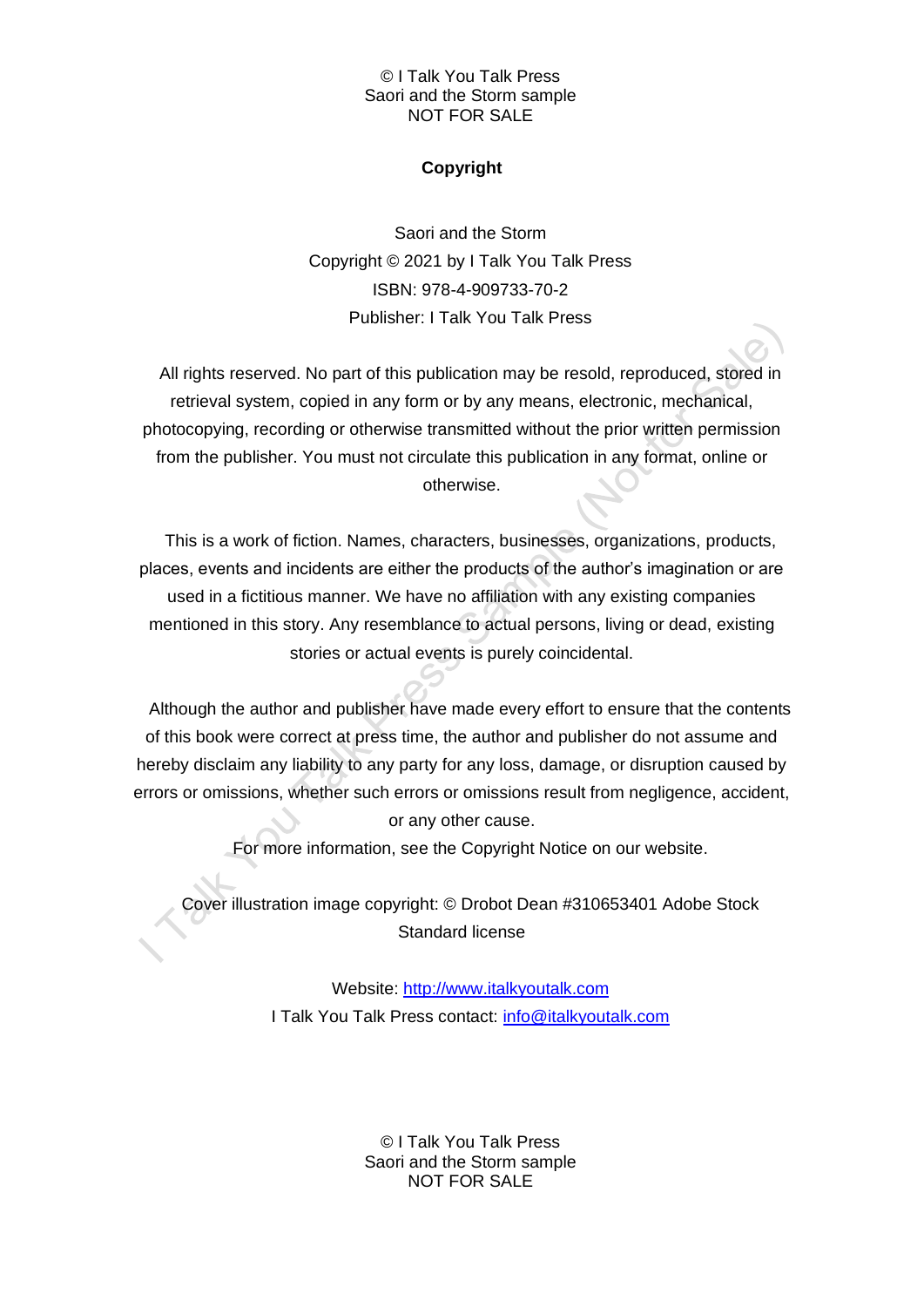### © I Talk You Talk Press Saori and the Storm sample NOT FOR SALE

#### **Chapter One**

Saori is studying English in New Zealand. The language school is in Hamilton. She has been in Hamilton for two weeks. Her homestay parents are Keith and Greta. They are friendly and kind. Saori likes them very much, and she loves learning English.

One morning, Saori is eating breakfast in the kitchen, when Greta comes into the room. She says, "Another student is coming to stay with us. She is from the USA. Her name is Ella."

Saori is surprised. "Is she learning English? Will she go to my language school?"

Greta laughs. "No. She is a music student. There is a famous cello player who lives in Hamilton. He is old now, but he sometimes teaches students. It is the long vacation in the USA, and Ella is coming to study with him for a few weeks. He knows students stay with us. He asked, 'Can Ella stay with you?' We said, 'Yes'. She will arrive tomorrow."

"I understand," says Saori. She looks at her smartphone. "Oh! I am late! I have to go now, or I will miss my bus!" She stands up and puts her plate and cup in the dishwasher. She takes her bag and her jacket and hurries out.

"Have a good day! See you tonight," says Greta.

Saori runs to the bus stop. She sees people waiting there. *I'm lucky. The bus is late today,* she thinks.

At the language school, Saori looks at the notice board. *Today, my first class is with Josh Haines.* She goes to the classroom and finds a seat. She is a little late, so the only seat is near the back of the room.

Usually, she listens carefully to everything the teacher says. She tries hard to understand and to speak well. But today Saori is thinking about Ella. *I can practice my English with her. How old is she? I hope she will like me. Maybe we can go out shopping or to the movies on Saturdays and Sundays.*

"Saori, can you tell us the answer to question six?" asks Mr Haines.

Saori is surprised. *I will think about Ella later.*

When Saori goes back to her homestay house, she goes to her bedroom to study until dinner time. She can hear Greta in the next room.

She doesn't want to study, so she goes to talk to Greta. Greta is cleaning the room. "Hi Saori. Did you have a good day?"

"Yes, thank you. It was very interesting. Can I help you? Will Ella sleep in this room?" "Yes. This will be Ella's room. But I am worried. Maybe she will want to play her cello. Maybe it will be difficult for you to study. I will ask her to practice music in living room."

> © I Talk You Talk Press Saori and the Storm sample NOT FOR SALE